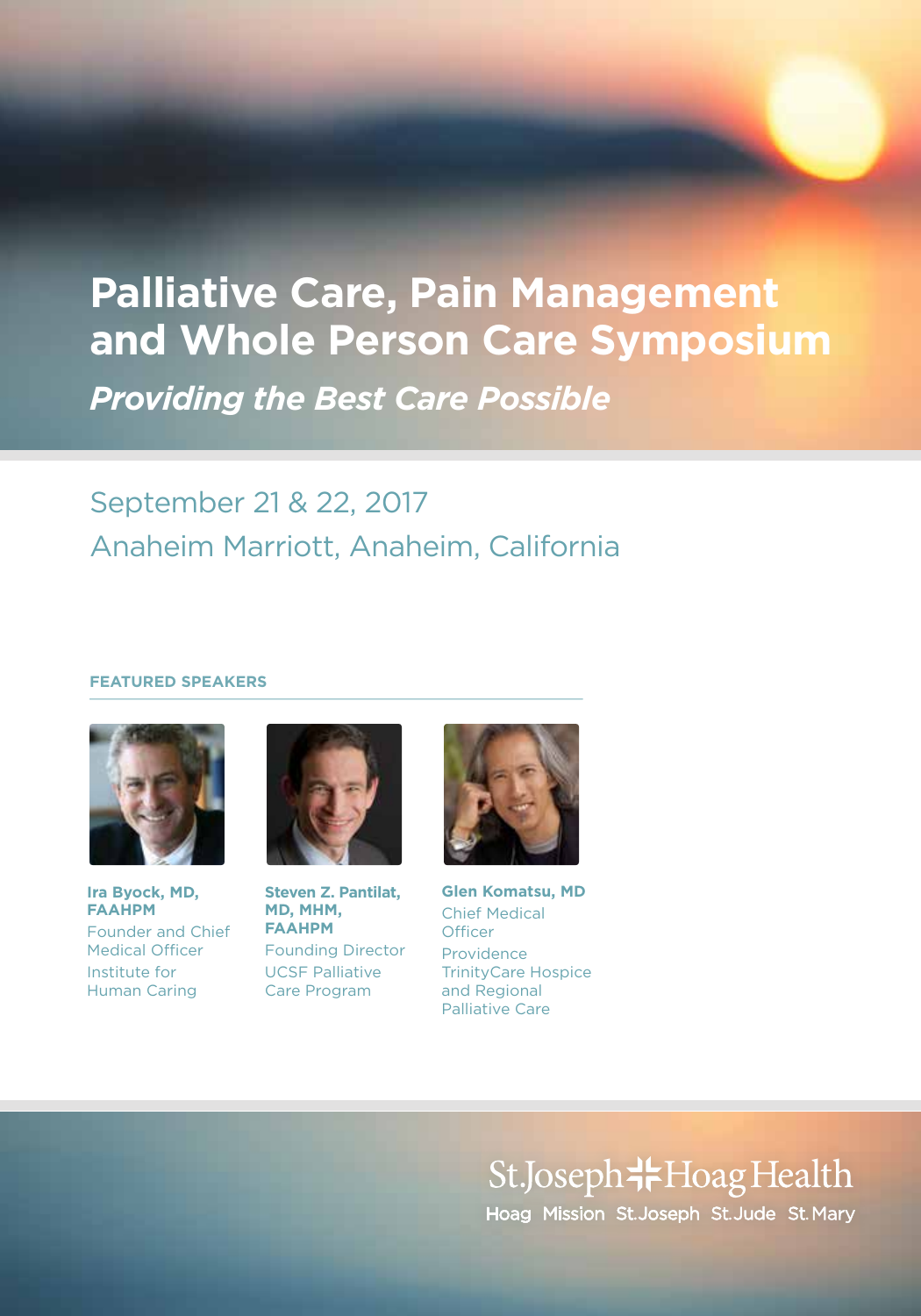This two-day continuing education symposium covers key topics related to palliative care and pain management and is designed to enhance clinicians daily practice. The course presents new ideas for tailoring the most appropriate treatment plan for each patient to ensure the best care possible is achieved and features nationally-recognized expert physicians and authors Ira Byock, MD, Founder and Chief Medical Officer, Providence Institute for Human Caring and Steven Pantilat, MD, Director, Palliative Care Program, University of California, San Francisco, as well as six breakout sessions each day by physicians and clinicians from St. Joseph Hoag Health and Providence Institute for Human Caring.

#### **TARGET AUDIENCE**

This course is designed for clinical physicians. All specialties who provide complex care are invited to attend including nurses, physical therapists, nurse practitioners, physician assistants, physical therapists, occupational therapists, respiratory therapists, case managers, social workers, chaplains and other practitioners with a special interest in palliative care, pain management and whole person care.

The presentational methods for this activity will be case presentation with learner participation, lecture with Q&A session, small group discussion and panel discussion.

This activity will encompass the following desirable physician attributes: patient care and procedural skills, medical knowledge, professionalism, interpersonal and communication skills and systems-based practice.

#### **EDUCATIONAL OBJECTIVES**

After completion of this meeting, attendees should be able to:

#### **DESIRED OUTCOMES**

- 1 Utilize advanced therapeutic communication skills with seriously ill and/or dying patients and their families to improve quality and efficiency of emotion-laden conversations and decisions.
- 2 Identify patients/families in physical or spiritual distress.
- **3** Prescribe and recommend leading evidencebased interventions to achieve patient goals,

improve pain management, and to ease the burden of chronic and terminal disease and treatments.

4 Confidently respond to patients request for physician assisted suicide according to St. Joseph Hoag Health Ethical and Religious Directives, and provide appropriate alternative interventions to ensure optimal comfort and quality of life.

#### **ADDITIONAL EDUCATIONAL OBJECTIVES**

- 1 Describe the concept of "personhood" and recognize aspects of the personal experience of dying that are not captured by the problembased model of medicine.
- 2 Identify a novel paradigm of palliative care which emphasizes self-compassion and mitigates against burn-out, as well as how to incorporate mindfulness and emotional intelligence practices into daily life.
- **3** Distinguish the rationale of developing care plans focused on the unique diagnosis and prognosis of the patient when goals of care are shifting towards end of life.
- 4 Recognize the interplay between psychological trauma and pain, with particular emphasis on chronic pain development, joint physiological mechanisms, and patient factors (i.e. resilience, adjustment, history).
- 5 Discuss the recent change in opioid prescribing patterns and understand the value of protocols and templates to safeguard the provider and patient.
- 6 Explore interventional treatment options for various chronic pain conditions including pharmacologic options, neuronal blockade, spinal cord stimulation and kyphoplasty.
- **7** Examine tools and resources available to assist with advance care planning conversations and learn the four steps in the advance care planning process.
- 8 Understans how an intentional and purposeful family conference impacts psychosocial/ spiritual relief for patients, families and clinicians.
- **9** Describe effective strategies for improving care provided by palliative care teams learned from a national quality indicators collaborative.
- 10 Discuss the importance of treatment plans and self-management strategies as they relate to therapy for chronic pain management.
- 11 Recognize the psychospiritual connections between palliative care, pain management and countertransference responses to suffering when working with critically ill patients.
- 12 Identify the different categories of adjuvant analgesics and what types of patients would benefit most from incorporating these medications into their pain management regimen.
- **13** Examine the value of interprofessional team collaboration for a case discussion identifying the indications for palliative sedation and the importance of bereavement support for children.





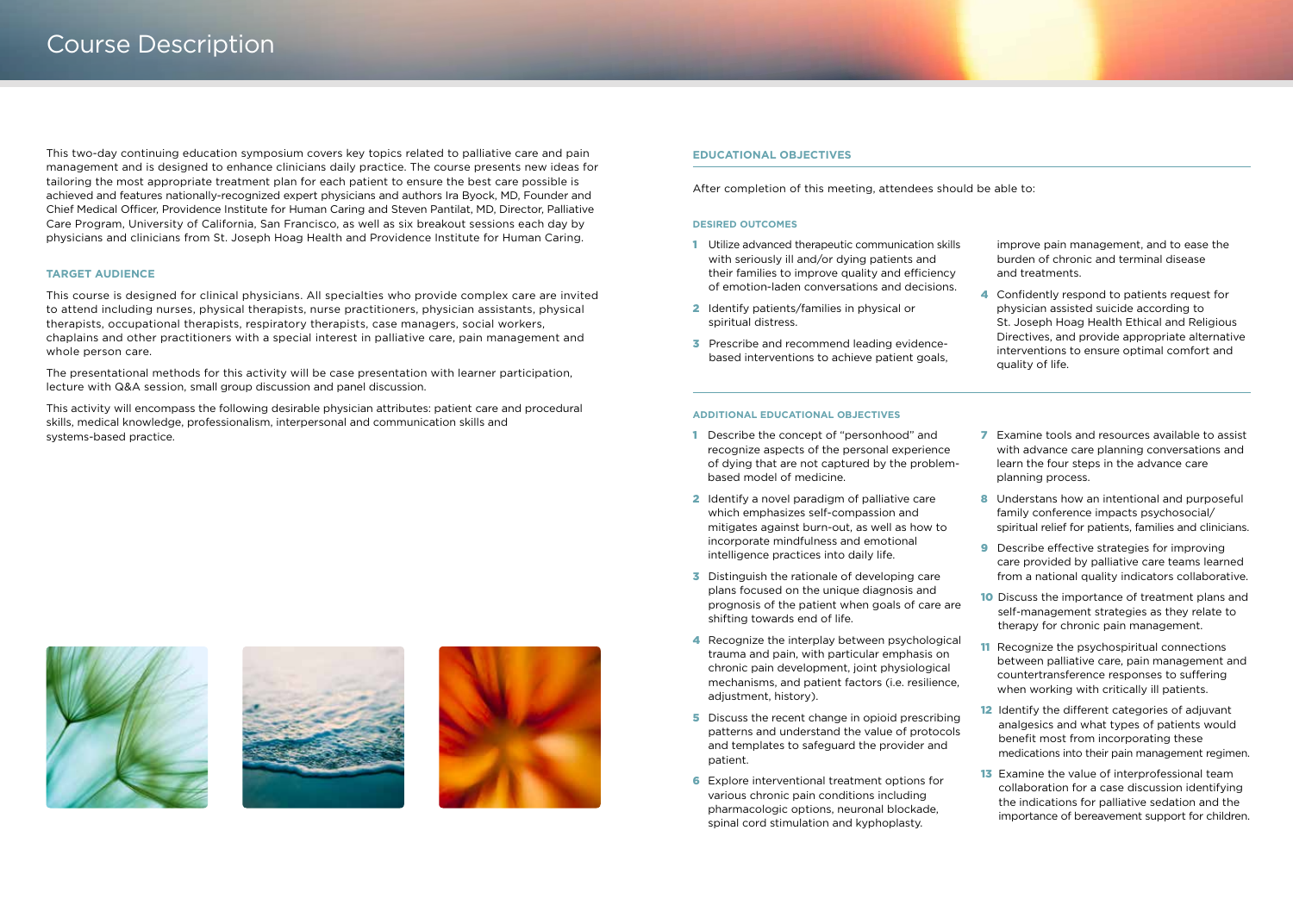#### **SYMPOSIUM CO-DIRECTORS**

Yvonne Corbeil, RN Providence Institute for Human Caring, Torrance

Sheri Curtis, BSN, RN, CHPN St. Mary Medical Center, Apple Valley

Margaret Delmastro, MSN, FNP-BC St. Joseph Hospital, Orange

#### **INVITED FACULTY**

#### Reverend Gerald Arata, M. Div. Lead Chaplain

Hoag Memorial Hospital Presbyterian Newport Beach, CA

#### Ashley Areyan

Community Engagement Liaison Providence Institute for Human Caring Torrance, CA

#### Allison Bicksler, Psy.D.

Clinical Psychology St. Jude Chronic Pain Program Brea, CA

#### Brian Boyd, MD

Program Director, Palliative Care **Oncology** Medical Director, Palliative Care Pain Management Consulting Service Medical Director, St. Joseph Home Health Palliative Care St. Joseph Hospital Orange, CA

#### Natalia Covarrubias, MD

Rehabilitation and Pain Management St. Jude Medical Center Fullerton, CA

#### Tracy Covington, Ph.D. BCB, AAPM

Bickford, Covington & Associates Redlands, CA

#### Kristyn Fazzalaro, LCSW, ACHP-SW Hoag Memorial Hospital Presbyterian, Newport Beach

Lindsay Flacks, MBA, MPH Providence Institute for Human Caring, Torrance

Gloria Franklin, NP, MSN St. Jude Medical Center, Fullerton

#### Mona El-Kurd, LCSW, ACHP-SW Community Palliative Care Social Worker Hoag Memorial Hospital Presbyterian Newport Beach, CA

#### Program Manager The Center for Advance Care Planning and Advocacy St. Joseph Heath Anaheim, CA

#### Matthew Gonzales, MD

Associate Medical Director Providence Institute for Human Caring Torrance, CA

#### Ellen Kim, LCSW

Inpatient Palliative Care Social Worker Hoag Memorial Hospital Presbyterian Newport Beach, CA

#### Glen Komatsu, MD

Chief Medical Officer Providence TrinityCare Hospice and Regional Palliative Care Southern California Medical Director, TrinityKids Pediatric Hospice Director, Edmond R. and Virginia G. Doak Center for Palliative Care Providence Little Company of Mary Medical Center Torrance, CA

Rebecca Lomaka, MA, CT Director of Grief Support and Education O'Connor Mortuary Laguna Hills, CA

Tracey Larsen, MSN, RN, NE-BC St. Jude Medical Center, Fullerton Alissa Ulanday, MSN, BSN, AGACNP-BC, CCRN St. Jude Medical Center, Fullerton Margie Whittaker, MSN, RN Mission Hospital, Mission Viejo

#### Vincent Nguyen, DO

Medical Director, Palliative Care Program Hoag Memorial Hospital Presbyterian Newport Beach, CA

Kurt Openshaw, MD Interventional Radiology Physician St. Joseph Hospital, Orange, CA

Andrea Romero, OTR/L Occupational Therapy St. Jude Medical Center Fullerton, CA

#### Brad Shumway, DPT Physical Therapy St. Jude Chronic Pain Program

Brea, CA

Margie Whittaker, MSN, RN Palliative Care Coordinator Mission Hospital Mission Viejo, CA

Arthur Zepeda, MD

Pain Medicine St. Jude Heritage Medical Group Fullerton, CA

#### **FEATURED SPEAKERS**



**Ira Byock, MD, FAAHPM**

Ira Byock, MD, FAAHPM is a leading palliative care physician, author, and public advocate for improving care through the end of life. He is Founder and Chief Medical Officer of the Institute for

Human Caring of Providence based in Torrance, CA. The Institute advances efforts to measure, monitor and improve person-centered care systemwide and supports culturally diverse communities in expanding models of caring. Dr. Byock is Professor Emeritus of Medicine and Community & Family Medicine (Active) at the Geisel School of Medicine at Dartmouth. He served as Director of Palliative Medicine at Dartmouth-Hitchcock Medical Center in Lebanon, New Hampshire from 2003 through July 2013.

Dr. Byock has been involved in hospice and palliative care since 1978 during his residency. At that time he helped found a hospice home care program for the indigent population served by the university hospital and county clinics of Fresno, California. He is a past president (1997) of the American Academy of Hospice and Palliative Medicine. During the 1990s he was a co-founder and principal investigator for the Missoula Demonstration Project, a communitybased organization in Montana dedicated to the research and transformation of end-of-life experience locally, as a demonstration of what is possible nationally. From 1996 through 2006, he served as Director for Promoting Excellence in End-of-Life Care, a national grant program of the Robert Wood Johnson Foundation. Dr. Byock has authored numerous articles on the ethics and practice of care. His research has led to

conceptual frameworks for the lived experience of advanced illness, subjective quality of life measures, and simple, effective life-completion counseling. His leadership in development of groundbreaking prototypes for concurrent care of people through the end of life has been foundational to advancing patient-centered care.

Byock's first book, Dying Well, (1997) has become a standard in the field of hospice and palliative care. The Four Things That Matter Most, (2004) is used as a counseling tool widely by palliative care and hospice programs, as well as within pastoral care. His most recent book, The Best Care Possible (March 2012) tackles the crisis that surrounds serious illness and dying in America and his quest to transform care through the end of life. It has been praised by the Wall Street Journal, the Economist and other major publications, and won the Annual Books for a Better Life Award in the category of Wellness.

Dr. Byock has been the recipient of numerous awards for academic achievement and community services. In 2014 he was recognized as a Visionary by the Academy of Hospice and Palliative Medicine, as well as being given the Academy's most prestigious Lifetime Achievement Award. Byock has been a featured guest on national television and radio programs, including NPR's All Things Considered, Talk of the Nation, and On Being, CBS 60 Minutes, Fox and Friends, and PBS The News Hour. More information is available at IraByock.org

#### Faculty Disclosure

Current guidelines state that participants in continuing medical education activities should be aware of any affiliation or financial interest that could affect the speaker's presentation(s). The Accreditation Council for Continuing Medical Education policy mandates that the provider adequately manages all identified potential conflicts of interest prior to the program. Faculty members and planners have completed disclosure forms and potential conflicts of interest have been reviewed and resolved prior to the program. All disclosures must be listed in the course syllabus.

### Suzanne Engelder, MSW, ASW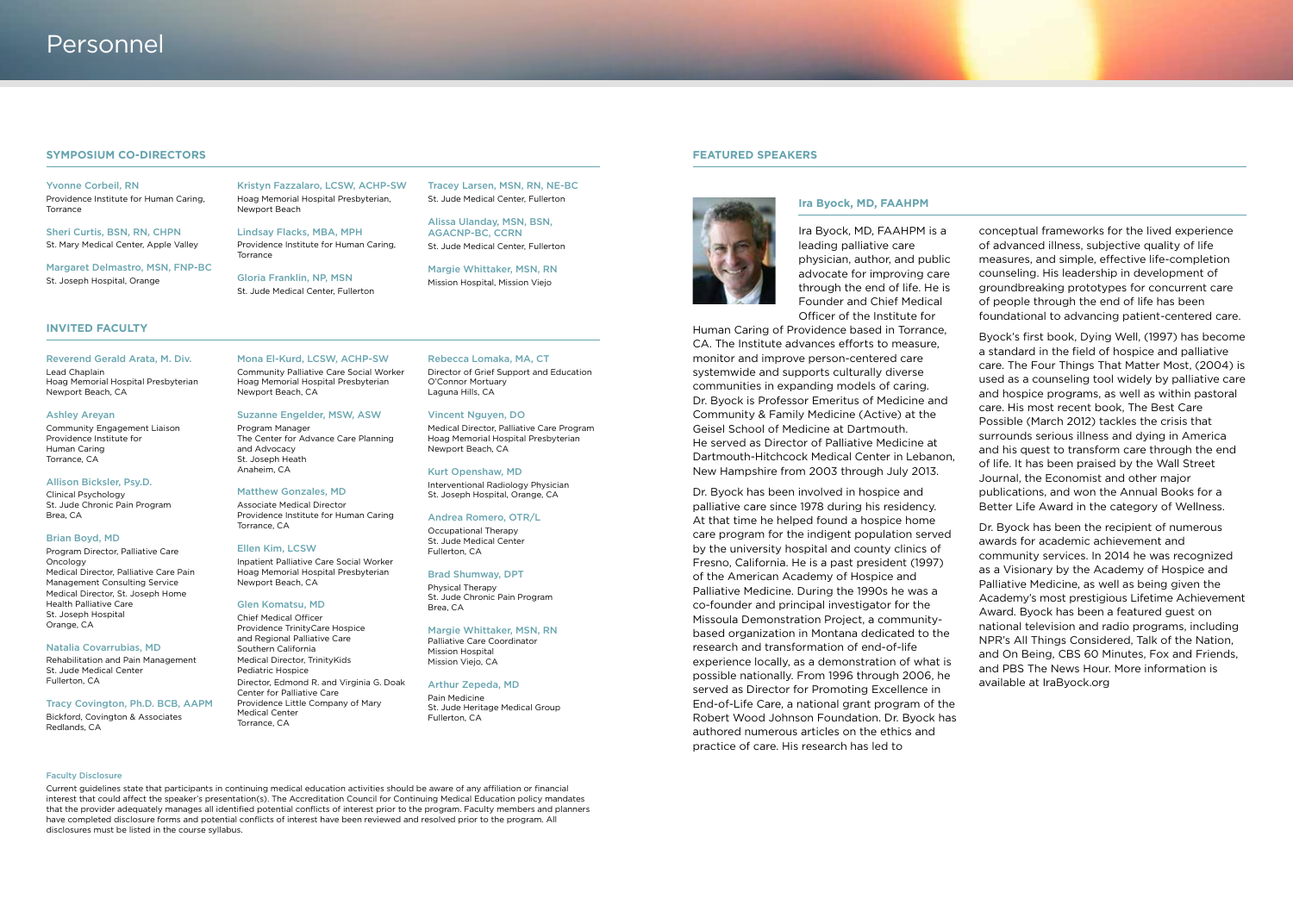#### **FEATURED SPEAKERS – CONTINUED**



**Steven Z. Pantilat, MD, MHM, FAAHPM**

Steven Pantilat, MD, is a Professor of Medicine in the Department of Medicine at the University of California, San Francisco, the Kates-Burnard and Hellman Distinguished Professor in

Palliative Care, and the founding Director of the UCSF Palliative Care Program that received a Circle of Life Award in recognition of excellence and innovation from the American Hospital Association in 2007. Dr. Pantilat is a palliative care physician and a hospitalist, and is an internationally recognized expert in both hospital medicine and Palliative Care. He is a leading voice for changing the healthcare system and creating innovative programs to improve care for people living with serious illness.

He has distilled his 27 years of experience into his new book for the public about how to live well with serious illness titled, "Life After the Diagnosis: Expert Advice on Living Well with Serious Illness for Patients and their Caregivers" that was published by DaCapo Lifelong Books in 2017. He has also published over 90 peerreviewed scientific papers, authored two dozen book chapters, and co-edited with colleagues at UCSF a textbook on palliative care titled, "Care at the Close of Life" and in 2015 the textbook, "Hospital Based Palliative Medicine."

Dr. Pantilat is the Director of the UCSF Palliative Care Leadership Center that has trained teams from over 200 hospitals across the country on how to establish Palliative Care Services and he consults with hospitals and health systems nationally to help them establish, implement and grow palliative care programs. He is also the Director of the Palliative Care Quality Network, a national collaboration of over 85 Palliative Care teams focused on improving the quality of care

for seriously ill people. Dr. Pantilat is Board Certified in Hospice and Palliative Medicine and in Internal Medicine with Focused Practice in Hospital Medicine. Dr. Pantilat was elected a Master of Hospital Medicine by the Society of Hospital Medicine in 2014 in recognition of his many contributions to the field and is a Fellow of the American Academy of Hospice and Palliative Medicine and a Fellow of the American College of Physicians. In 2007 he was a Fulbright Senior Scholar studying palliative care at the Royal Prince Alfred Hospital, University of Sydney, and Curtin University in Sydney, Australia. He served as President of the Society of Hospital Medicine in 2005-6, and is a past member of the Board of Directors, and the former Chair of the Ethics committee for the Society of Hospital Medicine. Dr. Pantilat serves on the UCSF Medical Center Ethics Committee.

In 2011 Dr. Pantilat received a James Irvine Foundation Leadership Award in recognition of his work to improve the lives of Californians and in 2014 Dr. Pantilat received the Ritz E. Heerman Award from the California Hospital Association in recognition of his work to improve the quality of palliative care. Dr. Pantilat also serves as Chair of the Advisory Board for the Cambia Foundation's Sojourn Scholars Leadership Award program and on the Steering committee of the Palliative Care Research Collaborative. Dr. Pantilat was a Robert Wood Johnson Clinical Scholar at UCSF and is a Faculty Scholar of the Project on Death in America. In 2015 he was named a Best Doctor in Palliative Care by San Francisco Magazine and Marin Magazine and a Top Doctor for Cancer by Newsweek magazine. He has received five teaching awards from the medical students at UCSF for outstanding lectures and lecture series.



**Glen Komatsu, MD**

Glen Komatsu, MD, Chief Medical Officer, Providence TrinityCare Hospice and Regional Palliative Care. Dr. Komatsu earned a BS in biological sciences at the University of Arizona and his

MD at the Arizona College of Medicine. After completing a pediatric residence at UC Irvine Affiliated Hospitals and a neonatology fellowship at Long Beach Memorial/Miller Children's Hospital, he entered private practice. He served as medical director of the Neonatal Intensive Care Unit at Providence Little Company of Mary Medical Center, Torrance from 1985-2004, as well

as director of bioethics for Providence Health & Services in the South Bay. In 2004, Dr. Komatsu pursued an additional specialty by taking an adult palliative care fellowship at Dana-Farber Cancer Institute, Brigham and Women's Hospital, and Harvard Medical School. Returning to California in 2005, he now serves as Chief Medical Officer for Providence TrinityCare Hospice and Regional Palliative Care Southern California, Medical Director for TrinityKids pediatric hospice, and director of the Edmond R. and Virginia G. Doak Center for Palliative Care at Providence Little Company of Mary Medical Center, Torrance, and Senior Advisor for Strategy and Education, Providence Institute for Human Caring.





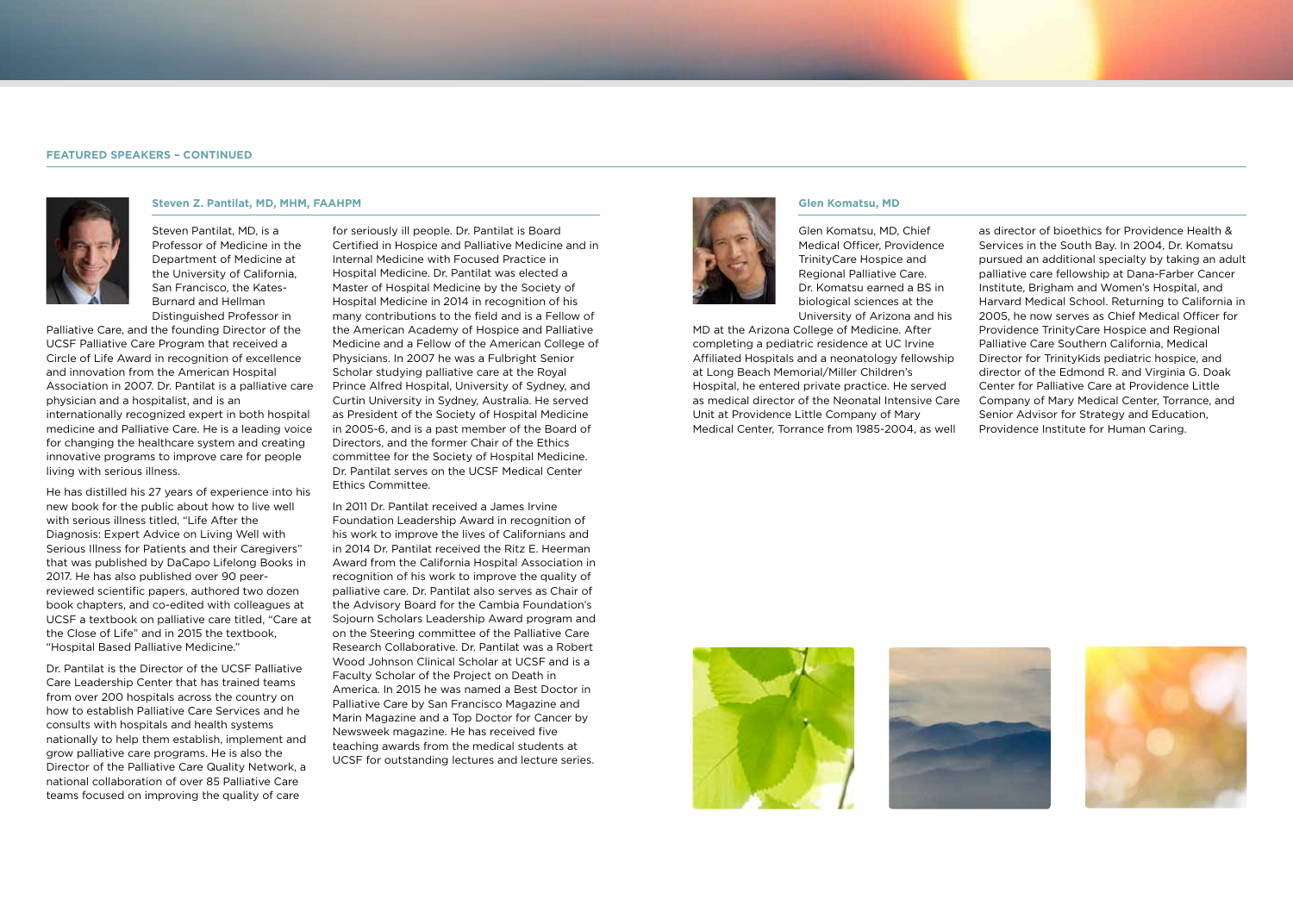# Symposium Agenda

## **THURSDAY, SEPT. 21, 2017**

| 7:00 am - 8:00 am                    | Registration<br>Continental Breakfast                                                                                                 |                                                                   |
|--------------------------------------|---------------------------------------------------------------------------------------------------------------------------------------|-------------------------------------------------------------------|
| $8:00$ am $-8:15$ am                 | Opening Remarks/Welcome                                                                                                               | Lee Penrose<br>COO, Acute Care Services<br>St. Joseph Hoag Health |
| 8:15 am - 9:45 am                    | Keynote Speaker<br>Imagining People Well: Human Development Through<br>the End of Life                                                | Ira Byock, MD, FAAHPM                                             |
| $9:45$ am $-10:00$ am                | <b>Break</b>                                                                                                                          |                                                                   |
| 10:00 am - 12:30 pm                  | Breakout Session 1 (choose 2 out of the 3 topics)<br>10:00 - 11:05 am and 11:25 - 12:30 pm with a 20-minute<br>break in between       |                                                                   |
|                                      | Contemplative Palliative Care: From a Human Doing<br>to a Human Being Part 1                                                          | Glen Komatsu, MD                                                  |
|                                      | The Importance of Time: Transitioning to Comfort<br>Care at the End-of-Life                                                           | Margie Whittaker, MSN, RN                                         |
|                                      | The Relationship Between Psychological Trauma<br>and Chronic Pain: Implications for Conceptualization<br>and Treatment                | Allison Bicksler, Psy.D.                                          |
| <b>OR</b>                            |                                                                                                                                       |                                                                   |
| 10:00 am - 12:30 pm                  | Advanced Communication Training Workshop (ACT)<br>2.5 hours long. Space is limited to 60 participants,<br>early registration required | Ira Byock, MD, FAAHPM and<br>Matthew Gonzales, MD                 |
| $12:30 \text{ pm} - 1:30 \text{ pm}$ | Lunch                                                                                                                                 |                                                                   |
| 1:30 pm $-$ 3:45 pm                  | Breakout Session 2 (choose 2 out of the 3 topics)<br>1:30 - 2:30 pm and 2:45 - 3:45 pm with a 15-minute<br>break in between           |                                                                   |
|                                      | Complexities of Pain Management in a<br><b>Palliative Care Setting</b>                                                                | Brian Boyd, MD                                                    |
|                                      | Contemplative Palliative Care: From a Human Doing<br>to a Human Being Part 2 (attending part 1 is not<br>a prerequisite)              | Glen Komatsu, MD                                                  |
|                                      | Interventional Procedures in Chronic<br>Pain Management                                                                               | Kurt Openshaw, MD and<br>Arthur Zepeda, MD                        |
| 3:45 pm – 4:00 pm                    | <b>Break</b>                                                                                                                          |                                                                   |
| 4:00 pm $-$ 5:15 pm                  | <b>Plenary Closing</b><br>Beyond "We Don't Do That Here": Therapeutic<br>Responses to Questions About Hastening Death                 | Ira Byock, MD, FAAHPM                                             |
| $5:15$ pm $-5:30$ pm                 | <b>Closing Remarks</b>                                                                                                                |                                                                   |
| Ongoing exhibits                     | <b>Exhibitor tables</b><br>Interactive "Before I Die" Wall and Global Art Project                                                     |                                                                   |

## **FRIDAY, SEPT. 22, 2017**

| 7:00 am - 8:00 am                    | Registration<br><b>Continental Breakfast</b>                                                                                       |                                                                                                     |
|--------------------------------------|------------------------------------------------------------------------------------------------------------------------------------|-----------------------------------------------------------------------------------------------------|
| 8:00 am - 8:15 am                    | Opening Remarks/Welcome                                                                                                            | Richard Afable, MD<br>President and CEO<br>St. Joseph Hoag Health                                   |
| 8:15 am - 9:15 am                    | Keynote Speaker<br>Life After the Diagnosis                                                                                        | Steven Pantilat, MD, MHM, FAAHPM                                                                    |
| $9:15$ am $-9:30$ am                 | <b>Break</b>                                                                                                                       |                                                                                                     |
| $9:30$ am $-12:00$ pm                | Breakout Session 1 (choose 2 out of the 3 topics)<br>9:30 - 10:35 am and 10:55 - 12:00 pm with a 20-minute<br>break in between     |                                                                                                     |
|                                      | Having the Courageous Conversation:<br>Evidence Based Advance Care Planning Tools                                                  | Suzanne Engelder, MSW, ASW<br>and Ashley Areyan                                                     |
|                                      | The Sacred Journey of the Family Consultation                                                                                      | Reverend Gerald Arata, M. Div.<br>and Ellen Kim, LCSW                                               |
|                                      | If You Want to Go Far, Go Together: Improving the<br><b>Quality of Palliative Care</b>                                             | Steven Pantilat, MD, MHM, FAAHPM                                                                    |
| <b>OR</b>                            |                                                                                                                                    |                                                                                                     |
| $9:30$ am $-12:00$ pm                | <b>Advanced Communication Training</b><br>Workshop (ACT)                                                                           | Ira Byock, MD, FAAHPM and<br>Matthew Gonzales, MD                                                   |
|                                      | 2.5 hours long. Space is limited to 60 participants,<br>early registration required                                                |                                                                                                     |
| $12:00 \text{ pm} - 1:00 \text{ pm}$ | Lunch                                                                                                                              |                                                                                                     |
| 1:00 pm $-$ 3:15 pm                  | Breakout Session 2 (choose 2 out of the 3 topics)                                                                                  |                                                                                                     |
|                                      | 1:00 - 2:00 pm and 2:15 - 3:15 pm) with a 15-minute<br>break in between                                                            |                                                                                                     |
|                                      | Transference and Countertransference in Palliative<br>Care and Pain Management: Conscious Intersections<br>in PsychoSpiritual Care | Tracy Covington, Ph.D. BCB, AAPM                                                                    |
|                                      | The Therapy of Pain: How the PT and OT Can Help                                                                                    | Brad Shumway, DPT and<br>Andrea Romero, OTR/L                                                       |
|                                      | Don't Forget the Other Medications: Pain<br><b>Management and Adjuvant Analgesics</b>                                              | Natalie Covarrubias, MD                                                                             |
| $3:15$ pm $- 3:30$ pm                | <b>Break</b>                                                                                                                       |                                                                                                     |
| 3:30 pm - 4:30 pm                    | Plenary Closing                                                                                                                    |                                                                                                     |
|                                      | Hoag Panel Discussion "Whole Person Care in Action"                                                                                | Vincent Nguyen, DO<br>Rebecca Lomaka, MA, CT<br>Mona El-Kurd, LCSW, ACHP-SW<br><b>Brian Stevens</b> |
| 4:30 pm - 4:45 pm                    | <b>Closing Remarks</b>                                                                                                             |                                                                                                     |
| Ongoing exhibits                     | <b>Exhibitor tables</b>                                                                                                            |                                                                                                     |
|                                      | Interactive "Before I Die" Wall and Global Art Project                                                                             |                                                                                                     |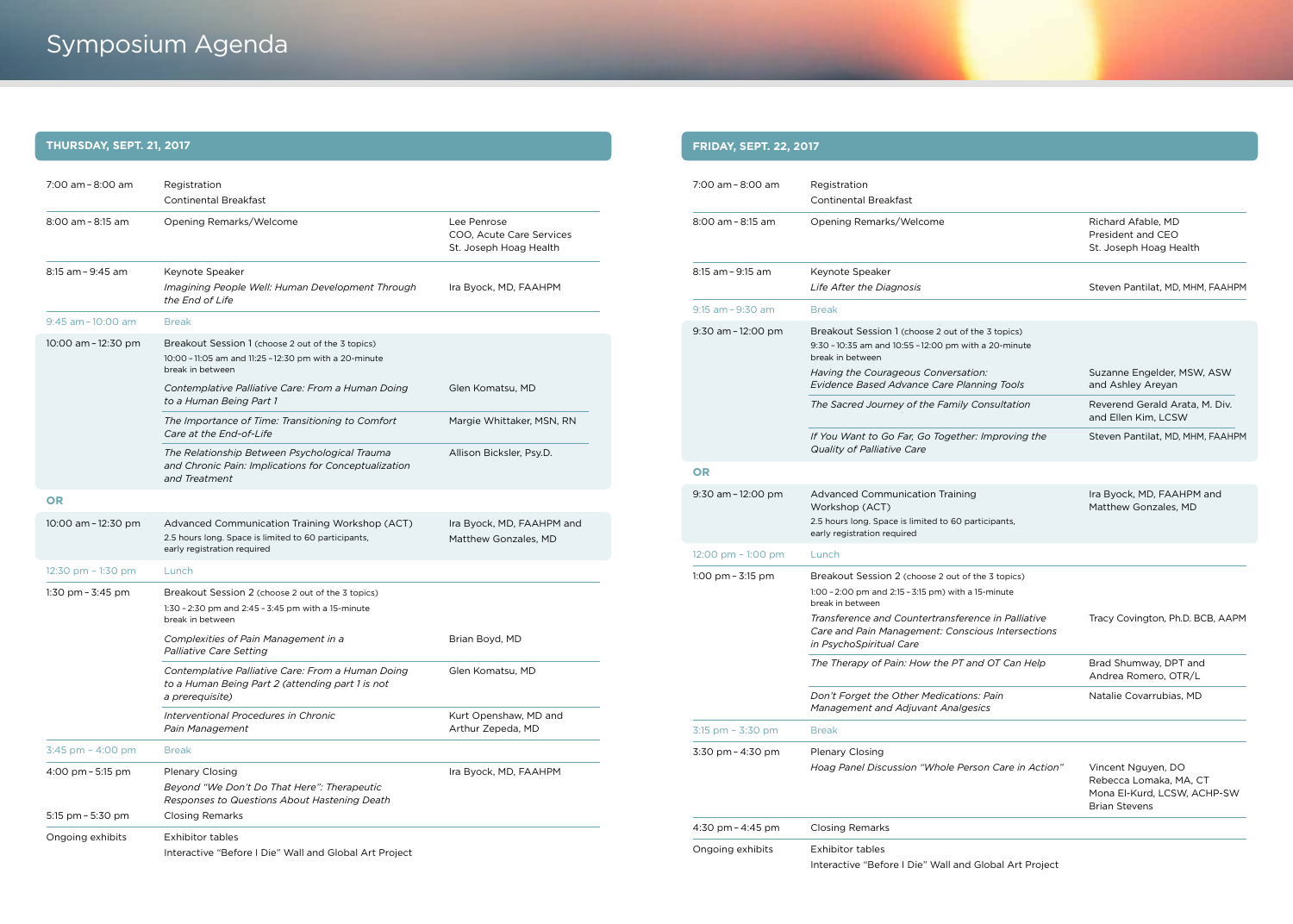#### **SYMPOSIUM REGISTRATION FEES**

Includes course tuition, breakfasts, lunches, refreshments, electronic course materials and parking.

| <b>2-DAY REGISTRATION</b>   |       | <b>1-DAY REGISTRATION (THURSDAY OR FRIDAY)</b> |       |  |
|-----------------------------|-------|------------------------------------------------|-------|--|
| Physician                   | \$325 | Physician                                      | \$250 |  |
| <b>Health Care Provider</b> | \$225 | <b>Health Care Provider</b>                    | \$175 |  |
| Student                     | \$125 | Student                                        | \$100 |  |

#### **ONLINE REGISTRATION**

#### **stjudemedicalcenter.org/events**

At time of registration, please select if you will be attending the special workshop "Advanced Communication Training in Using the Serious Illness Conversation Guide" on Thursday, Sept. 21, or Friday, Sept. 22. This exceptional course is optional, however space is limited to 60 attendees per day.

#### **PAYMENT**

#### **SYMPOSIUM MATERIALS**

All symposium information including the detailed agenda, faculty listing, and course materials will be provided electronically.

#### **HOTEL ACCOMMODATIONS**

Anaheim Marriott 700 W. Convention Way Anaheim, CA 92802-3424

A special rate of \$109 per night plus taxes for single or double occupancy rooms have been made available for program participants at the Anaheim Marriott. All reservations must be received by the hotel by Sept. 8, 2017. After that date, reservations will be accepted based on availability.

Reservations can be made online at https://aws.passkey.com/go/palliative or by contacting the reservations department by phone at (877) 622-3056.

You must mention that you are attending the Palliative Care, Pain Management and Whole Person Care Symposium to receive the special group rate.

#### **CONTINUING EDUCATION CREDIT**

Provider approved by the California Board of Registered Nursing, Provider #00407 for up to 13 Contact Hours; up to 7 Contact Hours for Thursday, Sept. 21, 2017 and up to 6 Contact Hours for Friday, Sept. 22, 2017.

This course is approved by St. Jude Medical Center for up to 13 Continuing Competency Hours for Physical Therapists and Physical Therapist Assistants as outlined in Article 13 of Title 16 of the California Regulations.

Administrator of the CE Program is Claudia Skinner, DNP, RN, CCRN, CNML, NE-BC.

Continuing Education hours have been applied for MFCC and/or LCSW, pending approval.



*"Successful completion of this CME activity, which includes participation in the evaluation component, enables the participant to earn MOC points in the American Board of Internal Medicine's (ABIM) Maintenance of Certification (MOC) program. Participants will ear MOC points equivalent to the amount of CME credits claimed for the activity. It is the CME activity provider's responsibility to submit participant completion information to ACCME for the purpose of granting ABIM MOC credit."* 



St. Jude Medical Center is accredited by the Institute for Medical Quality/California Medical Association (IMQ/CMA) to provide continuing medical education for physicians.

St. Jude Medical Center designates this live activity for a maximum of *13 AMA PRA Category 1 Credits™.* Physicians should claim only the credit commensurate with the extent of their participation in the activity.

(If only one day is attended, physicians will receive a maximum of 7 *AMA PRA Category 1 Credits™* for Thursday, Sept. 21, 2017 and a maximum of 6 *AMA PRA Category 1 Credits™* for Friday, Sept. 22, 2017.)

Visa, Mastercard, American Express, and Discover Card payments will be accepted as forms of online payment.

#### **REGISTRATION CONFIRMATION**

A confirmation email will be sent to you upon receipt of the symposium registration form and payment.

#### **ATTENDEE CANCELLATION POLICY**

All cancellations must be communicated to the St. Jude Medical Center Education Department by phone at (714) 992-3000 ext. 3854 or by email at sjmceducationservices@stjoe.org.

Refunds will not be available after Sept. 15, 2017.

#### For additional information, please contact:

St. Jude Medical Center Education Department Phone: (714) 992-3000 ext. 3854 Email: sjmceducationservices@stjoe.org

In accordance with the Americans with Disabilities Act (ADA), please contact the St. Jude Medical Center Education Department should you require special assistance by Sept. 4.